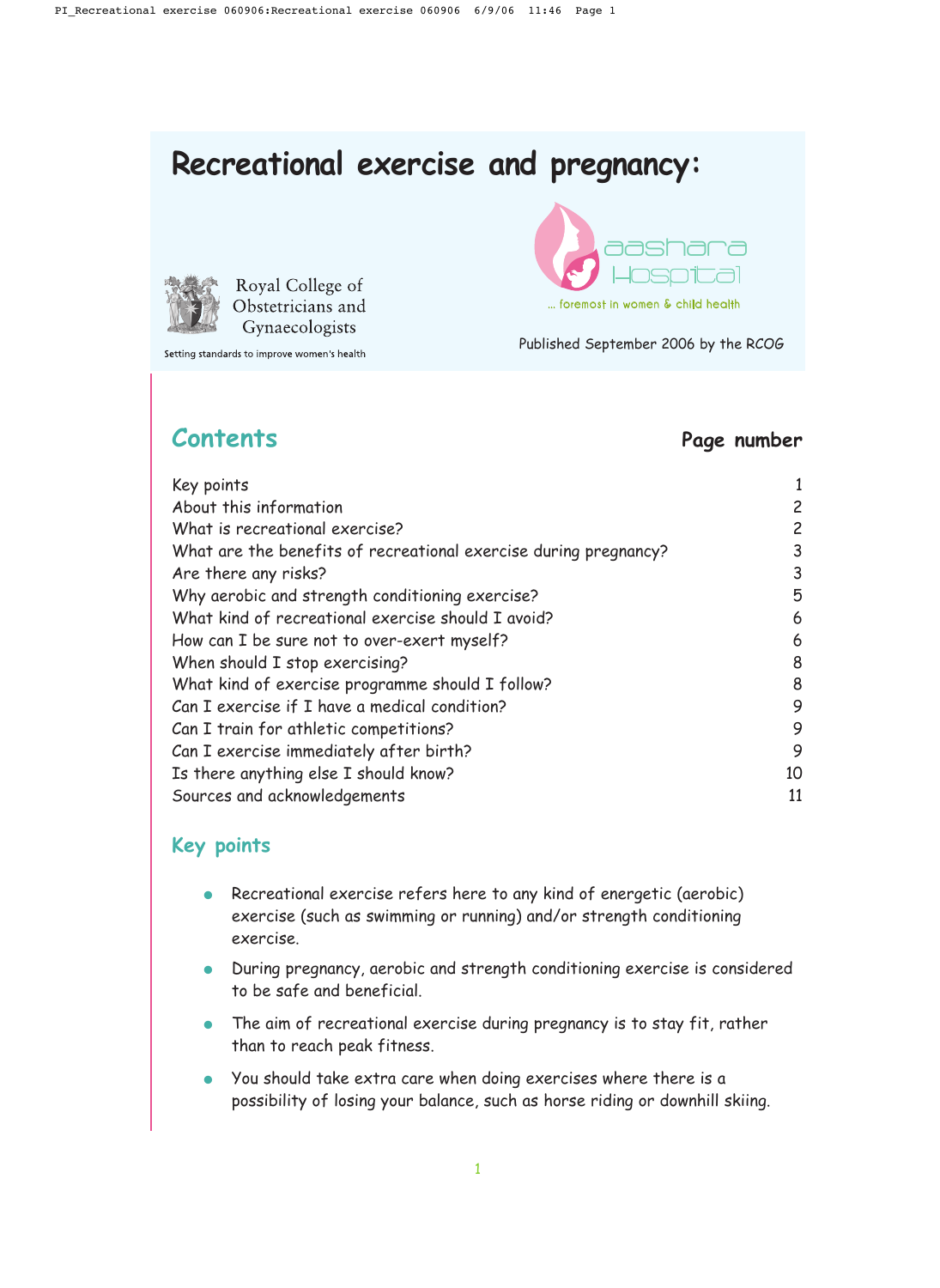

- You should avoid contact sports where there is a risk of being hit in the abdomen, such as kickboxing, judo or squash.
- If you experience any unusual symptoms, you should not continue to exercise. You should contact your healthcare professional immediately.
- If you have a medical condition, you should discuss this with your healthcare professional before doing recreational exercise.
- Pelvic floor exercises during pregnancy and immediately after birth may reduce the risk of urinary and faecal incontinence in the future.
- For most women, it is safe to exercise as soon after the birth as they feel ready.
- Recreational exercise does not affect the amount of milk you produce or its quality.

# **About this information**

This information is designed to help you and your healthcare professional to discuss and develop an exercise programme during pregnancy and immediately after the birth of your baby.

This information is based on the Royal College of Obstetricians and Gynaecologists (RCOG) Statement **Exercise in Pregnancy**, published by the RCOG in January 2006 (see Sources and acknowledgement section).

This information aims to help you and your healthcare team to make the best decisions about your care. It is not meant to replace advice from a member of your healthcare team about your own situation.

Some of the recommendations here may not apply to you; this could be because of an illness you have, your general health or both of these. If you think the care you get does not match what we describe here, discuss this with your doctor, midwife, or another member of your healthcare team.

# **What is recreational exercise?**

Exercise forms a part of our daily lives, whether we realise it or not. Actions such as climbing stairs, walking to the shops or running for a train all involve some form of exercise. Recreational exercise refers here to any planned regular exercise that a woman takes during her pregnancy, which involves energetic (aerobic) exercise (such as swimming or running) and/or strength conditioning exercise. The aim of recreational exercise during pregnancy is for a woman to stay fit rather than to reach peak fitness.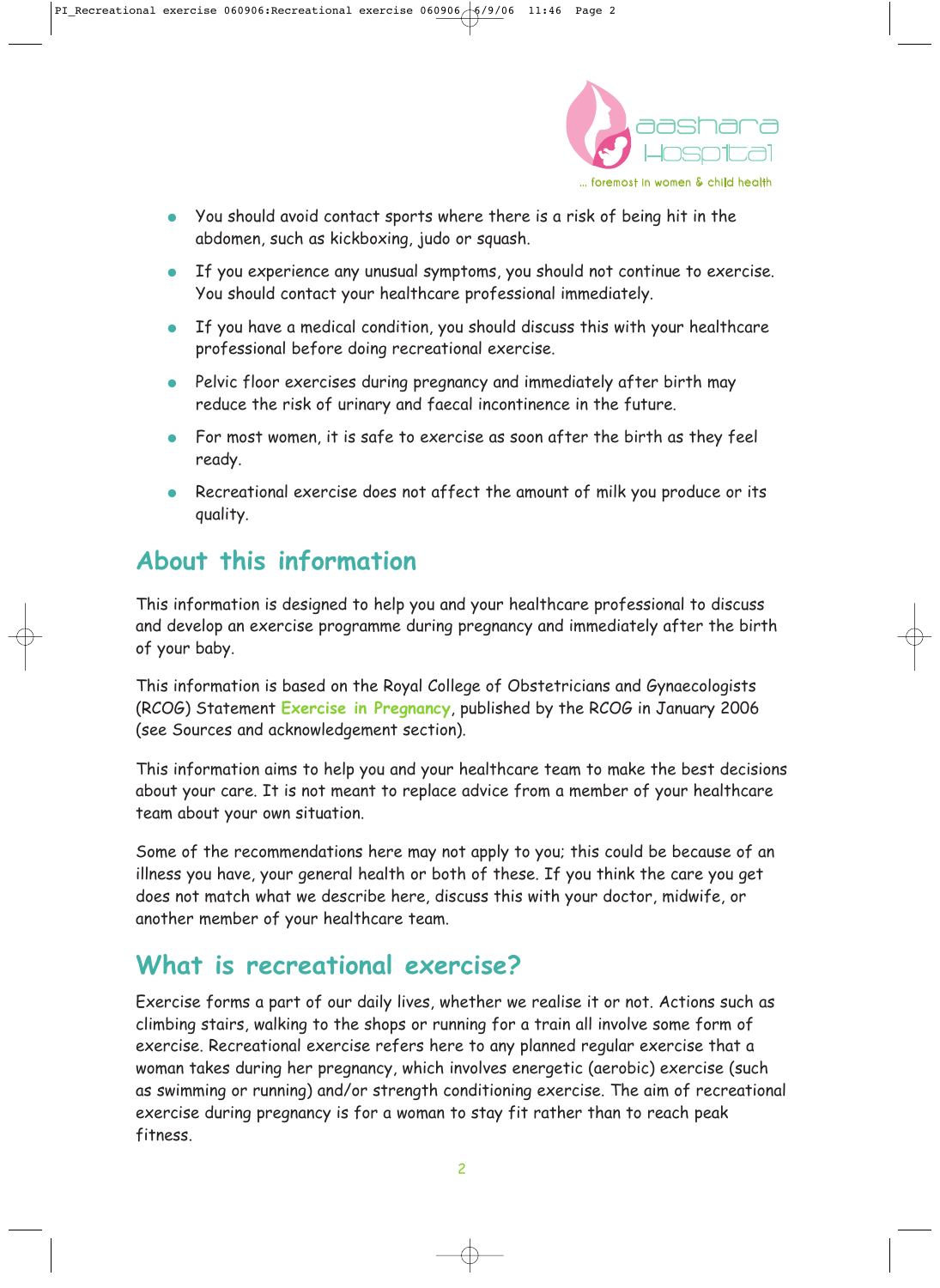

# **What are the benefits of recreational exercise during pregnancy?**

### Benefits for you

Many women find that recreational exercise helps them to adjust to the physical changes that occur during pregnancy. It may help relieve tiredness, lower back pain and reduce varicose veins and swelling of the feet and ankles. Recreational exercise improves muscle tone, strength and endurance. It makes it easier to carry the weight you gain during pregnancy and helps prepare you for the physical challenge of labour.

Recreational exercise promotes a sense of wellbeing. Staying fit during pregnancy may help to reduce feelings of stress, anxiety and depression. Recreational exercise also improves sleep.

Recreational exercise during pregnancy may help to prevent medical conditions such as:

- gestational diabetes mellitus (diabetes that develops during pregnancy)
- hypertension (high blood pressure).

Recreational exercise also reduces the risk of developing colon cancer and may reduce the risk of developing breast cancer later in life.

If you have gestational diabetes mellitus (diabetes that develops during pregnancy), exercise can help to improve your blood sugar levels.

Women who do not do recreational exercise during pregnancy may become unfit.

### Benefits for your baby

Women who do strength conditioning exercise during pregnancy tend to have a shorter labour time and fewer delivery complications.

### **Are there any risks?**

Although recreational exercise can be beneficial during pregnancy, there may also be certain risks. These are related to the physical changes that occur as your body adapts to pregnancy. The risks are more likely to occur when you do inappropriate kinds of exercise (see section on 'What exercises should I avoid?') and when you overexert yourself (see section on 'How can I be sure not to over-exert myself?').

By making appropriate adjustments to your exercise routine, you can reduce the likelihood of harm to you and the baby.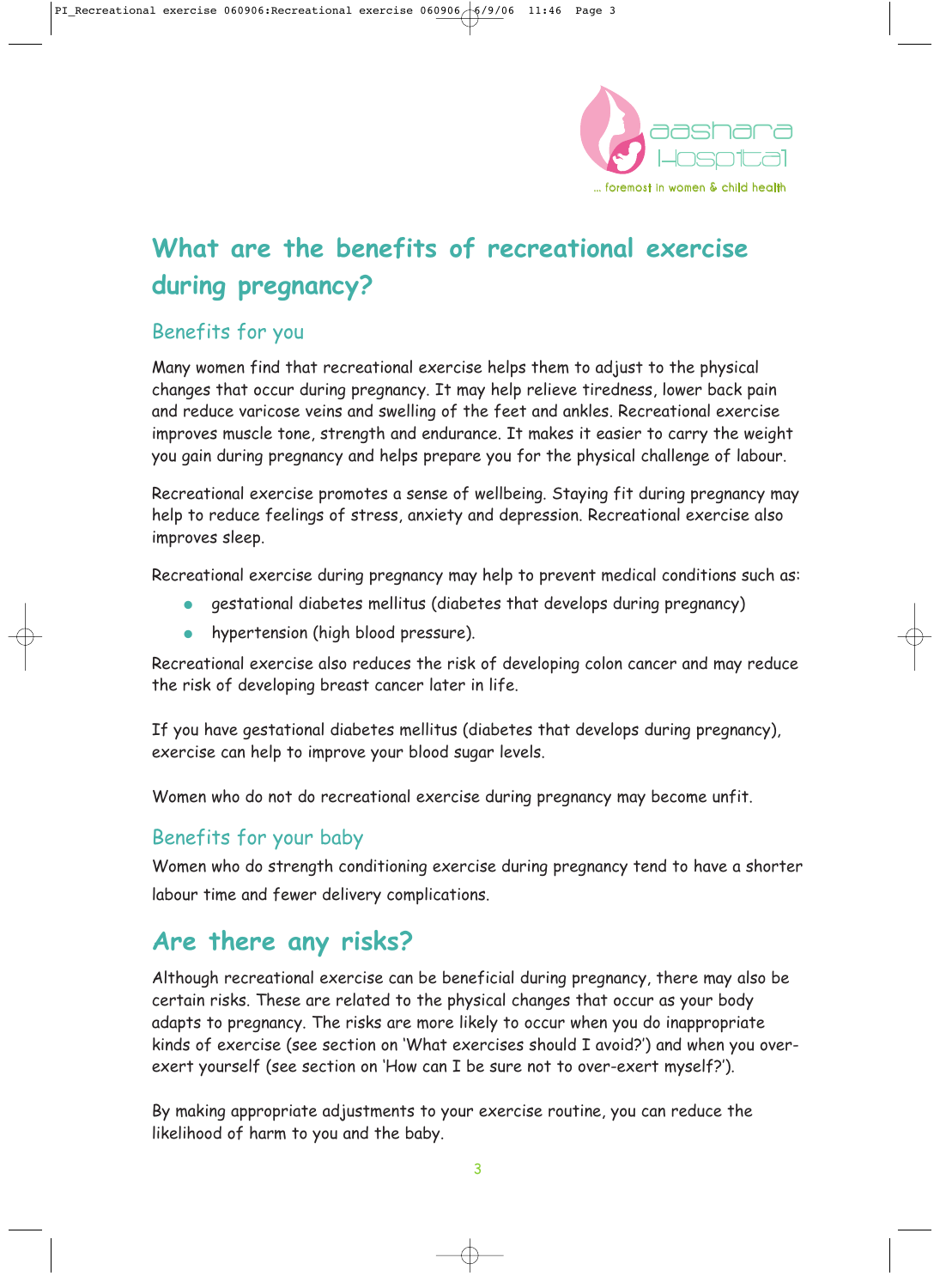

The risks include:

### **Getting too hot (hyperthermia)**

When you exercise during pregnancy, your overall body temperature increases more than it would do normally. If your body temperature rises above 39.2°C in the first 12 weeks, this may affect the baby's development leading to disability at birth.

To reduce the risk of getting too hot, you should:

- ensure that you drink lots of water before and during exercise
- avoid over-exerting yourself, particularly in the first 12 weeks of pregnancy
- avoid exercising in a very hot and humid climate until you have acclimatised this will take a few days.

#### **Low blood pressure (hypotension)**

When you lie flat on your back, the growing baby presses on the main blood vessels. The effect is that less blood is pumped around your body and this may lead to low blood pressure (hypotension). This is more likely after 16 weeks of pregnancy.

To reduce the risk of low blood pressure, you should:

● avoid exercises which involve lying flat on your back, particularly after 16 weeks.

#### **Physical injury**

During pregnancy you may notice that your joints become loser. You may also notice that you can flex and extend particular parts of your body more than usual, such as your elbows, wrists, fingers, and knees. This is often referred to as hypermobility. It occurs because hormonal changes affect the ligaments that normally support your joints, which in turn make the joints loose in preparation for birth. When your joints and ligaments are less stable, you are at increased risk of injuring yourself.

To reduce the risk of physical injury, you should:

- make sure that you do warm-up and cool-down exercises
- avoid sudden changes of direction, if you are doing aerobic exercise
- consider wearing pelvic support belts during exercise.

#### **Insufficient oxygen in the baby (hypoxia)**

At high altitudes, the flow of blood to the womb is decreased and so the baby receives less oxygen. If a woman exercises at high altitudes, the amount of blood flowing to the womb is decreased even further. This leads to insufficient oxygen for the baby.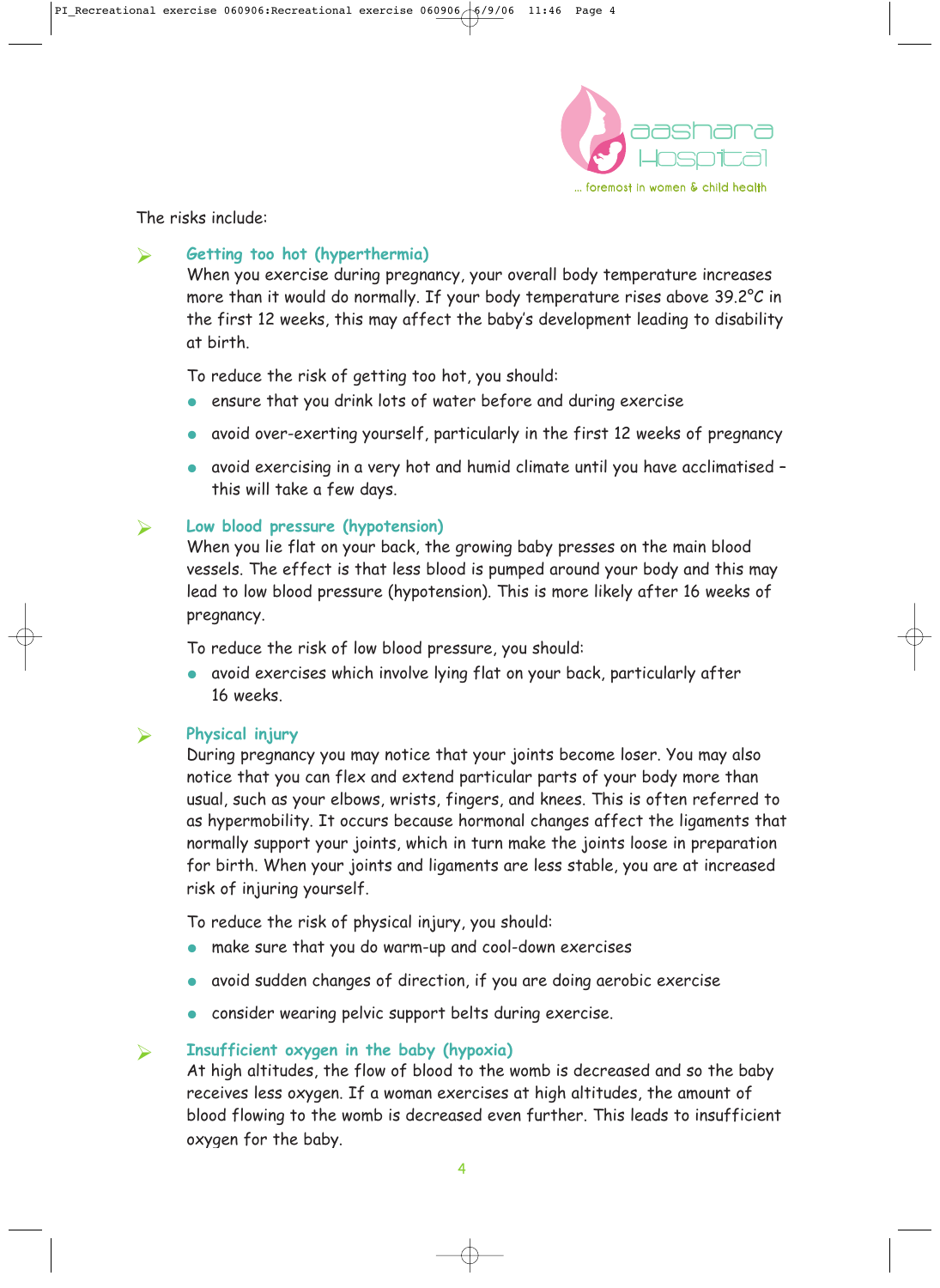

To avoid the risk of the baby receiving insufficient oxygen, you should:

● avoid exercise at altitudes over 2500 metres until you have acclimatised – this may take a few days.

#### **Blood sugar level**

Blood glucose is a source of energy for both you and the baby. It is important that you:

- eat well during pregnancy
- exercise for no more than 45 minutes at a time.

If you have pre-existing or gestational diabetes mellitus, then you should take particular care when exercising. You should have your blood glucose monitored, eat at regular times, take rest at specific times, and ensure that your baby is carefully monitored. Your healthcare professional should provide you with further information.

## **Why aerobic and strength conditioning exercise?**

The best forms of recreational exercise during pregnancy are:

- aerobic exercise, also known as cardiovascular (heart and lungs) exercise. When you do aerobic exercise your heart rate raises. This causes blood to circulate more quickly around the body and as a result more oxygen reaches the muscles. Swimming, running, fast walking, aqua aerobics and dancing are examples of aerobic exercises.
- strength conditioning exercise. This form of exercise helps to increase your overall fitness and involves slow, controlled movements such as weight bearing exercises.

If you do not exercise routinely and you are starting an aerobic exercise programme, you should be advised to begin with no more than 15 minutes continuous exercise three times per week, increasing gradually to a maximum of 30 minute sessions four times a week to daily.

If you exercised regularly before pregnancy, you should be able to engage in the same higher intensity exercise programmes, such as running and aerobics, with no adverse effects for you or the baby.

As your pregnancy progresses, you should be aiming to gradually reduce your overall activity. Your healthcare professional can give you guidance you on when and how to reduce your exercise.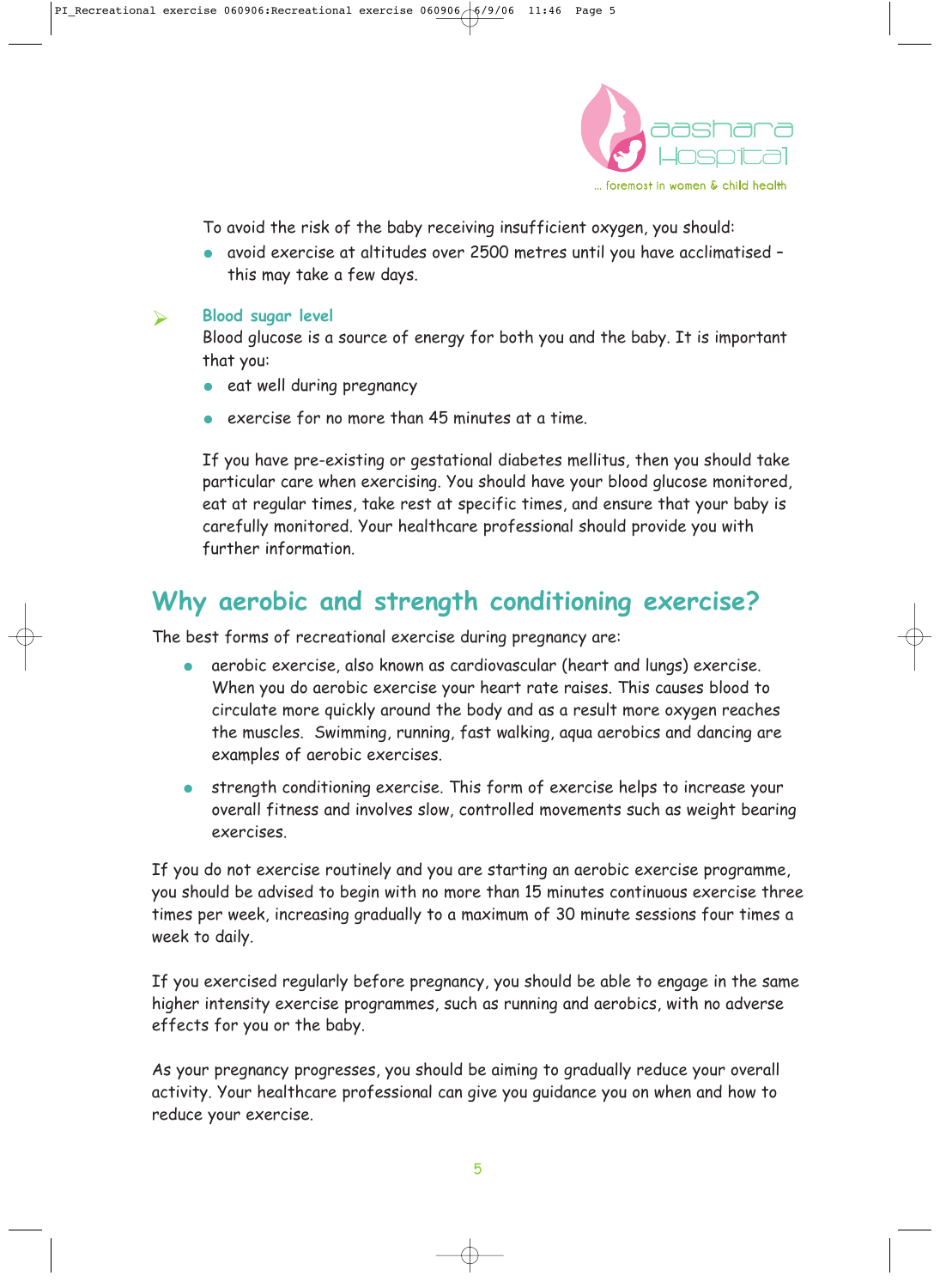

# **What kind of recreational exercise should I avoid?**

- You should avoid exercises which involve lying flat on your back, particularly after 16 weeks.
- You should avoid contact sports where there is a risk of being hit in the abdomen, such as kickboxing, judo or squash.
- You should take particular care when doing exercises where there is a possibility of falling or losing your balance, such as horse riding, downhill skiing, ice hockey, gymnastics and cycling. Because your joints are less stable, your centre of gravity is altered (the bump tends to overbalance you), and your reactions are slower. If might be best to avoid these exercises unless you do these activities regularly and you generally take extra care. The consequences of a fall can be more severe in pregnancy.
- You should avoid scuba diving for your entire pregnancy because the baby has no protection against decompression sickness and gas embolism under water.
- You should avoid exercising over 2500 metres until you have acclimatised.

### **How can I be sure not to over-exert myself?**

To ensure that you do not over-exert yourself, you should always have a warm-up and a cool-down period.

There are also various techniques to help you to stay fit without exercising too intensely. These are:

### The 'talk test'

During recreational exercise, you should be able to hold a conversation. If you become breathless as you talk, then you are probably exercising too strenuously.

### Self-assessment scale

Another way to ensure that you are not over–exerting yourself is to use the 'Borg Scale of Perceived Exertion'. This scale allows you to assess for yourself how strenuously you are exercising. One advantage of this technique is that it enables you to increase or decrease the intensity of your exercise as your pregnancy progresses.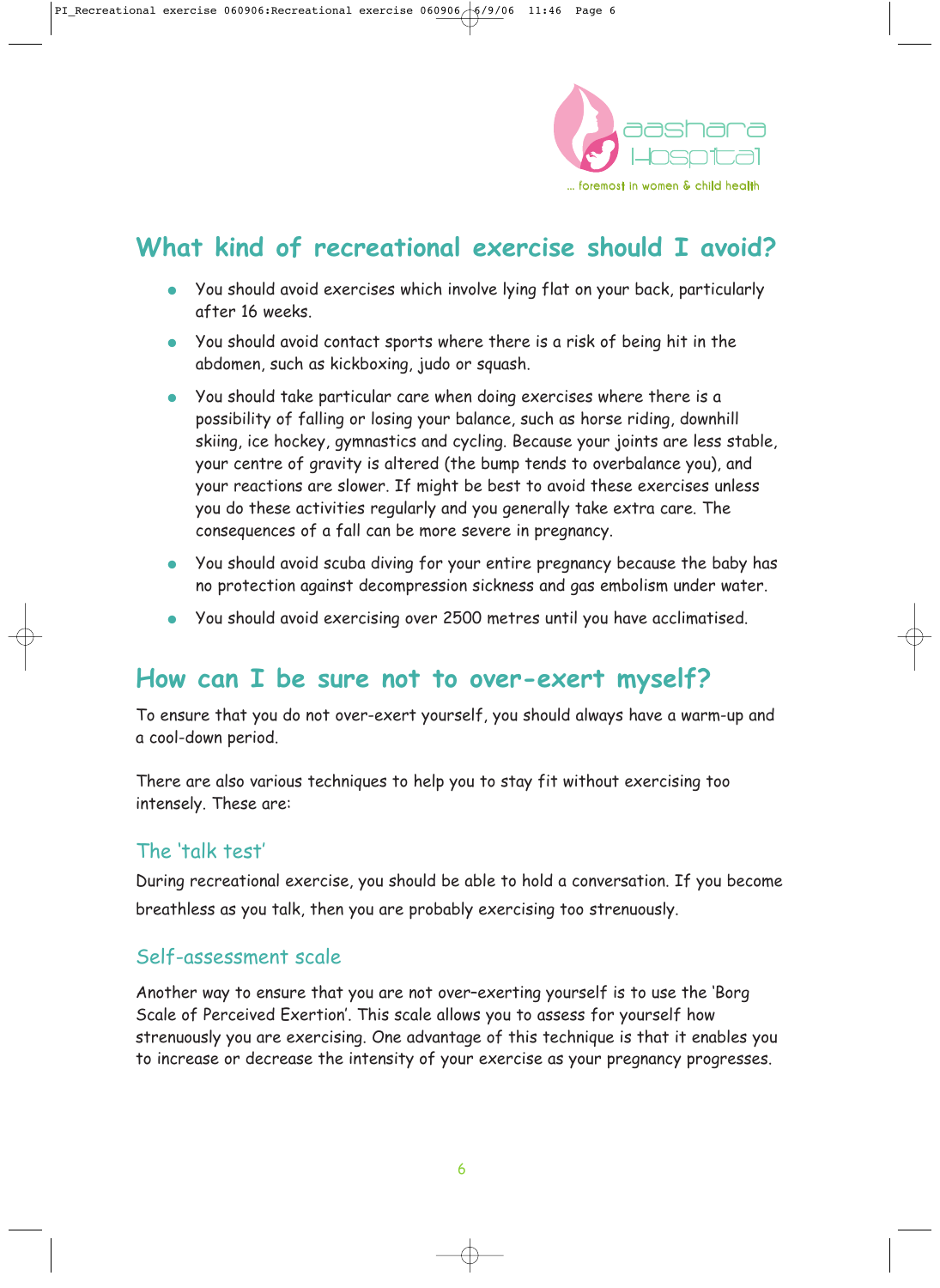

|                | BORG'S SCALE OF PERCEIVED EXERTION |
|----------------|------------------------------------|
| 6              |                                    |
| $\overline{7}$ | Very, very light                   |
| 8              |                                    |
| 9              | Somewhat light                     |
| 10             |                                    |
| 11             | <b>Fairly light</b>                |
| 12             |                                    |
| 13             | Somewhat hard                      |
| 14             |                                    |
| 15             | Hard                               |
| 16             |                                    |
| 17             | Very hard                          |
| 18             |                                    |
| 19             | Very, very hard                    |
| 20             |                                    |

#### **Borg Scale of Perceived Exertion**

As can be seen, 'very, very, light exercise' is at one end of the scale (7 points) and 'very, very, hard exercise' is at the other end (19 points). During pregnancy you should be aiming to stay fit, which is around the middle of this scale, described as 'Somewhat hard' (12–14 points).

### Monitoring your heart rate

When doing aerobic exercises, you should have a target zone for your heart rate. The target zone will depend upon your age and your exercise routine (as below).

| MODIFIED HEART RATE TARGET ZONES FOR AEROBIC EXERCISE |                                       |  |
|-------------------------------------------------------|---------------------------------------|--|
| IN PREGNANCY                                          |                                       |  |
| Maternal age                                          | Heart rate target zone (beats/minute) |  |
| Less than 20 years                                    | 140-155                               |  |
| 20-29 years                                           | 135-150                               |  |
| 30-39 years                                           | 130-145                               |  |
| Over 40 years                                         | 125-140                               |  |

If you had a sedentary lifestyle prior to pregnancy, you will probably be advised of a maximum heart rate of sixty to seventy percent above your normal rate. If you are aiming to maintain fitness during pregnancy, then the upper limit of sixty to ninety percent of maximum heart rate will be advised. You should check your heart rate regularly while exercising to ensure that you do not exceed your target zone.

To check this, you need to be able to take your pulse. This is because your pulse rate tells you how many times your heart beats. Your healthcare professional should show you how to take your pulse accurately. Information can be found at **http://www.strokeheart.org/CYPA/check.html**.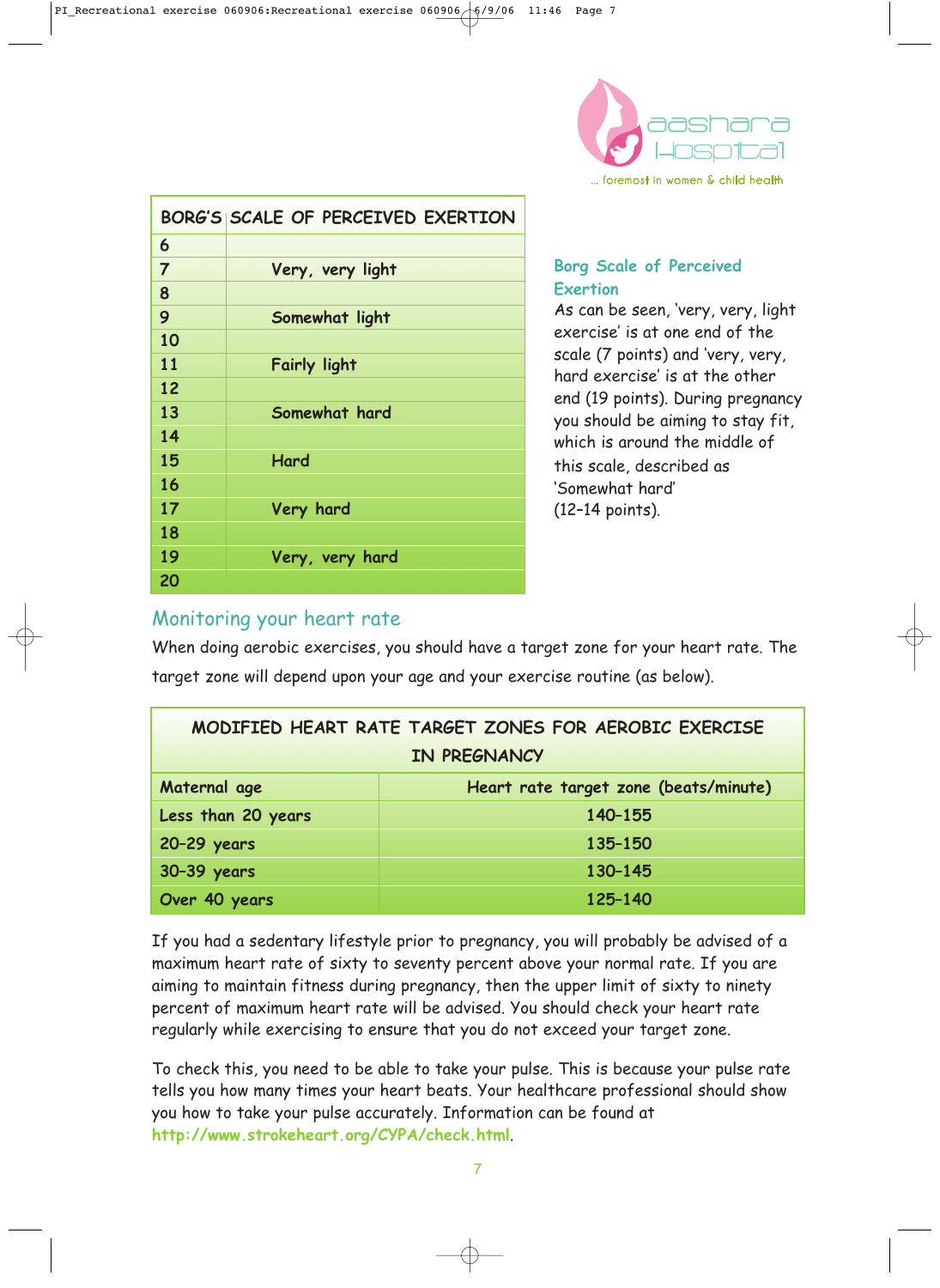

# **When should I stop exercising?**

If you have any unusual symptoms, you should not continue to exercise.

If your symptoms began during aerobic exercise, it is important that you do not bring your exercises to an end abruptly as this can make you feel very faint. Instead, you should either walk around slowly for a short while, or continue transferring your weight from one foot to the other by lifting one heel and then the other.

You should contact your healthcare professional immediately afterwards.

Unusual symptoms may include any of the following:

- dizziness or feeling faint
- headache.
- shortness of breath before exertion
- difficulty getting your breath whilst exercising
- pain or palpitations in your chest
- pain in your abdomen, back or pubic area
- pain in your pelvic girdle
- weakness in your muscles
- pain or swelling in your leg/legs
- painful uterine contractions or preterm labour
- fewer movements from baby
- leakage of your 'waters' (amniotic fluid)
- bleeding.

# **What kind of exercise programme should I follow?**

Your programme should be designed to keep you fit, rather than improve your physical fitness or prepare you for a competition. For some women, this will mean adjusting to a less intense routine. For other women, it might mean introducing exercise to their lifestyle.

The development of an exercise programme should take into account:

- Your fitness level including the kind of exercise you do, how much and how often you exercise and what you want to achieve.
- Based on how fit you are, your exercise routine will be classified as sedentary, recreational or competitive athlete.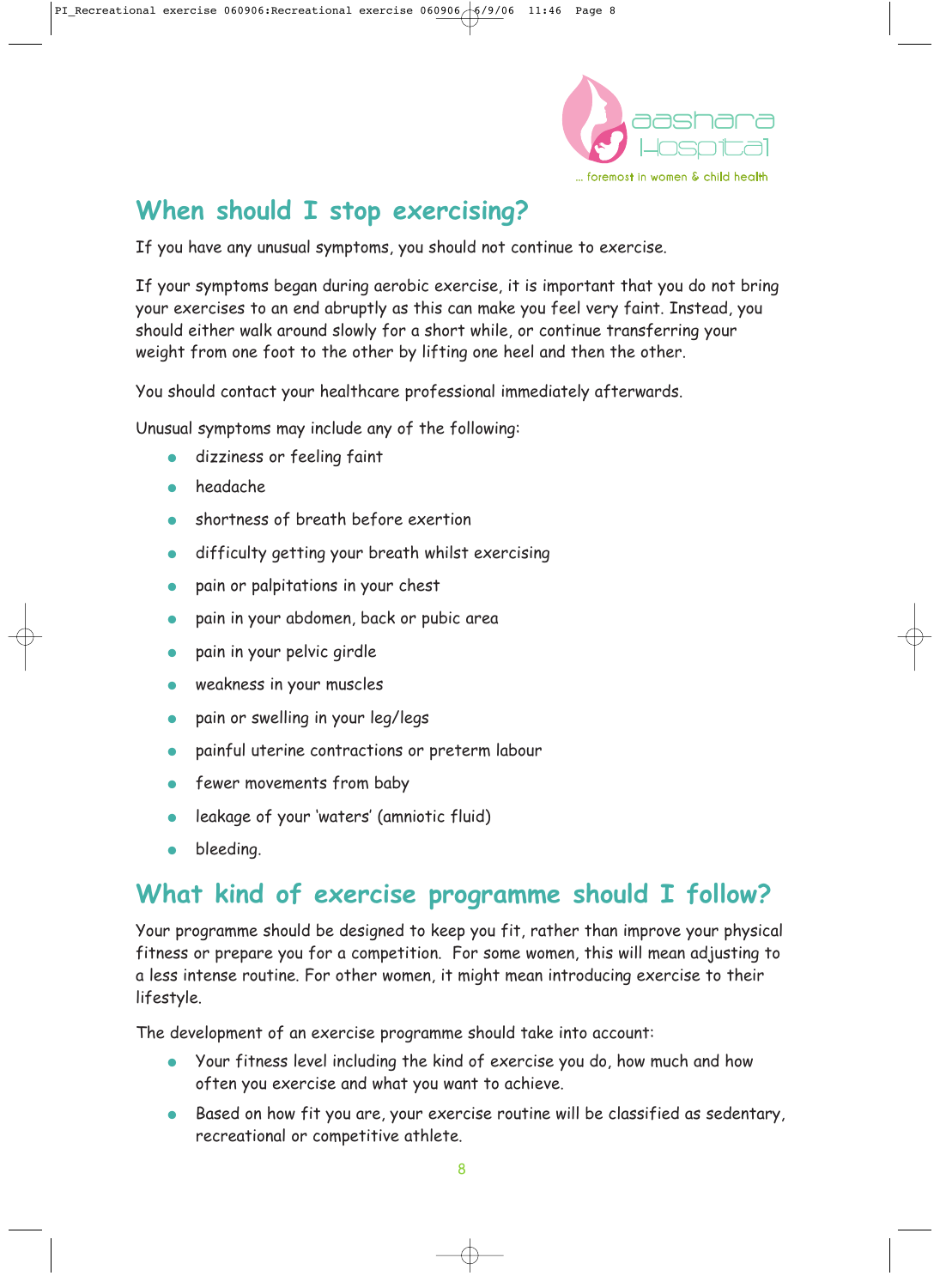

- A health professional with a specialist training in teaching exercise during and after pregnancy will weigh up the potential benefits and harms of a range of exercises. Depending upon your current exercise routine, a programme should be recommended for you during pregnancy. This will include:
	- appropriate types of exercise
	- the length of each exercise session
	- the number of exercise sessions each week
	- how intensely you should exercise.

## **Can I exercise if I have a medical condition?**

If you have a medical condition such as heart disease or high blood pressure, or develop this during pregnancy, then you should talk with your healthcare professionals (such as cardiologist and obstetrician) **before** doing any recreational exercise.

# **Can I train for athletic competitions?**

If you are an athlete, you can continue to train for competitions. However, you will need supervision during training. You will need to be supervised by an obstetrician who has specialist knowledge and expertise. You will need to talk with your trainer about your requirements for additional hydration and nutrition.

If you are an elite athlete, you should not expect to retain peak fitness, so you should be prepared for a reduction in your performance during pregnancy.

# **Can I exercise immediately after birth?**

If you have had an uncomplicated pregnancy and delivery, then you should be able to do mild recreational exercise such as walking and stretching immediately after birth. You should be advised to do pelvic floor exercises after the birth, as this reduces the risk of urinary and faecal incontinence.

Recreational exercise does not affect the amount of milk you produce or its quality. The baby's growth will not be affected.

Women who do recreational exercise during pregnancy, tend to continue to exercise after birth. The benefits of exercising at this time are that you:

- feel better
- feel less anxious and depressed
- have more energy
- lose weight
- feel fitter (improved cardiovascular fitness).